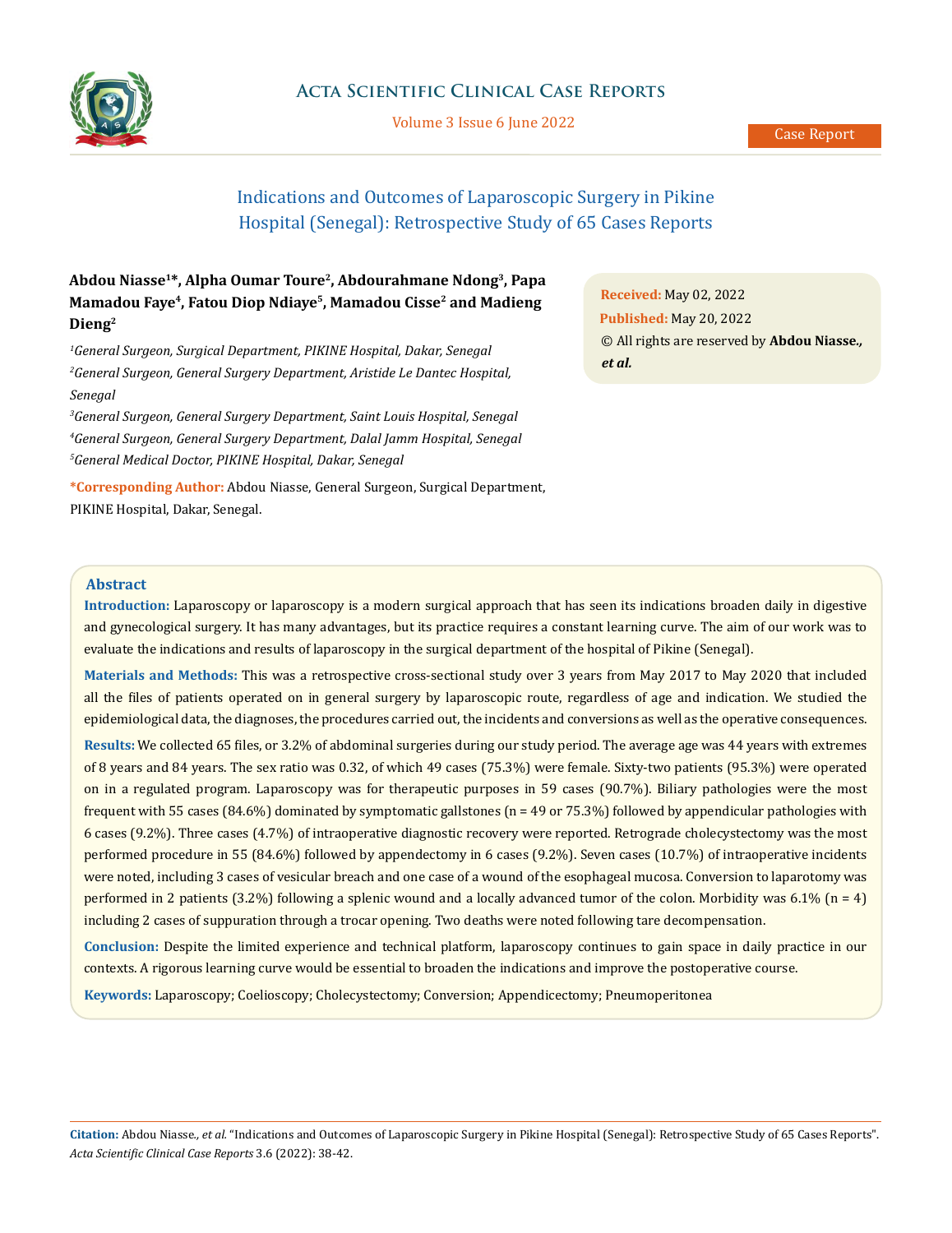#### **Introduction**

Born and first developed in gynecology, laparoscopy has revolutionized all fields of surgery by introducing the concept of minimally invasive surgery. His advent challenged the old adage "big incisions, big surgeons" [1]. Its many advantages (minimally invasive nature, reduction in post-operative morbidity, aesthetic benefit, magnified vision of the operating field, precision and efficiency of surgical procedures, respect for anatomy and physiology) quickly made it a cornerstone in abdominopelvic surgery  $[2]$ . After its introduction in Senegal in the 90s, laparoscopy has been performed in the surgery department of the Pikine National Hospital Center since May 16, 2017 for diagnostic and therapeutic purposes  $[3]$ . Since then, its practice has become more and more constant and its indications have been steadily expanding. We deemed it necessary to take stock of the epidemiological aspects but also to report the indications and results of laparoscopy in this level 3 hospital.

# **Materials and Methods**

We carried out a retrospective descriptive cross-sectional study from May 16, 2017 to May 16, 2020 that included all the files of patients regardless of their age and sex, who underwent laparoscopic surgery for diagnostic and/or therapeutic purposes, regardless of the indication. The installation was in the French position in above-mesocolic surgeries. Insufflation by open-coelio was the most performed. Insufflation pressure was 15mmHg in adults and 12mmHg in children. We studied the epidemiological data (frequency, age, sex), pre-operative diagnoses, intra-operative diagnostic adjustment, procedures performed, intra-operative incidents, conversions to laparotomy, duration of intervention and hospitalization, time to resumption of transit, morbidity and mortality.

#### **Results**

During our study period, 2020 abdominal surgeries were performed. We had 65 cases of laparoscopic surgery, i.e. 3.2% of abdominal surgeries and an average of 5.4 laparoscopies per month, i.e. an average of 21.6 laparoscopies per year. Sixty-two patients (i.e. 95.3%) were operated on in a regulated program. Laparoscopy was for therapeutic purposes in 59 cases (90.7%), for diagnostic and therapeutic purposes in 4 cases (6.1%) and for diagnostic purposes in 2 cases (3.2%). 44 years with extremes of 8 years and 84 years. The most represented age group was that

between 31 and 45 years old ( $n = 23$  or 35.4%) as shown in figure 1. The female sex was the most frequent in 49 cases or 75.3% with a sex ratio of 0.32. In emergency, all our 4 patients were female and were respectively 66 years old, 69 years old, 62 years old and 28 years old. Gallstone disease, complicated or not, was the most common pathology with 55 cases (84.6%) as shown in table 1.



**Figure 1:** Distribution according to age of our patients operated on by laparoscopy.

| <b>Pathology</b>                                       | <b>Frequency</b> | Percentage (%) |
|--------------------------------------------------------|------------------|----------------|
| Symptomatic gallbladder<br>lithiasis                   | 49               | 75,3           |
| Acute cholecystitis                                    | 6                | 9,5            |
| Under hepatic Acute<br>appendicitis                    | $\overline{c}$   | 3,2            |
| Acute appendicitis                                     | 1                | 1,5            |
| Appendicular<br>Pelvi-peritonitis                      | 1                | $1.5\,$        |
| Appendicular Plastron                                  | 1                | 1,5            |
| Rupture of Appendicular<br>mucocele                    | 1                | 1,5            |
| Right Hydatic liver cyst                               | 1                | 1,5            |
| Achalasia                                              | 1                | 1,5            |
| Hiatal hernia<br>complicated to severe<br>oesophagitis | 1                | 1.5            |
| Multinodular<br>splenomegaly                           | 1                | 1,5            |
| <b>TOTAL</b>                                           | 65               | 100            |

**Table 1:** Pathology in our study and their frequency.

**Citation:** Abdou Niasse*., et al.* "Indications and Outcomes of Laparoscopic Surgery in Pikine Hospital (Senegal): Retrospective Study of 65 Cases Reports". *Acta Scientific Clinical Case Reports* 3.6 (2022): 38-42.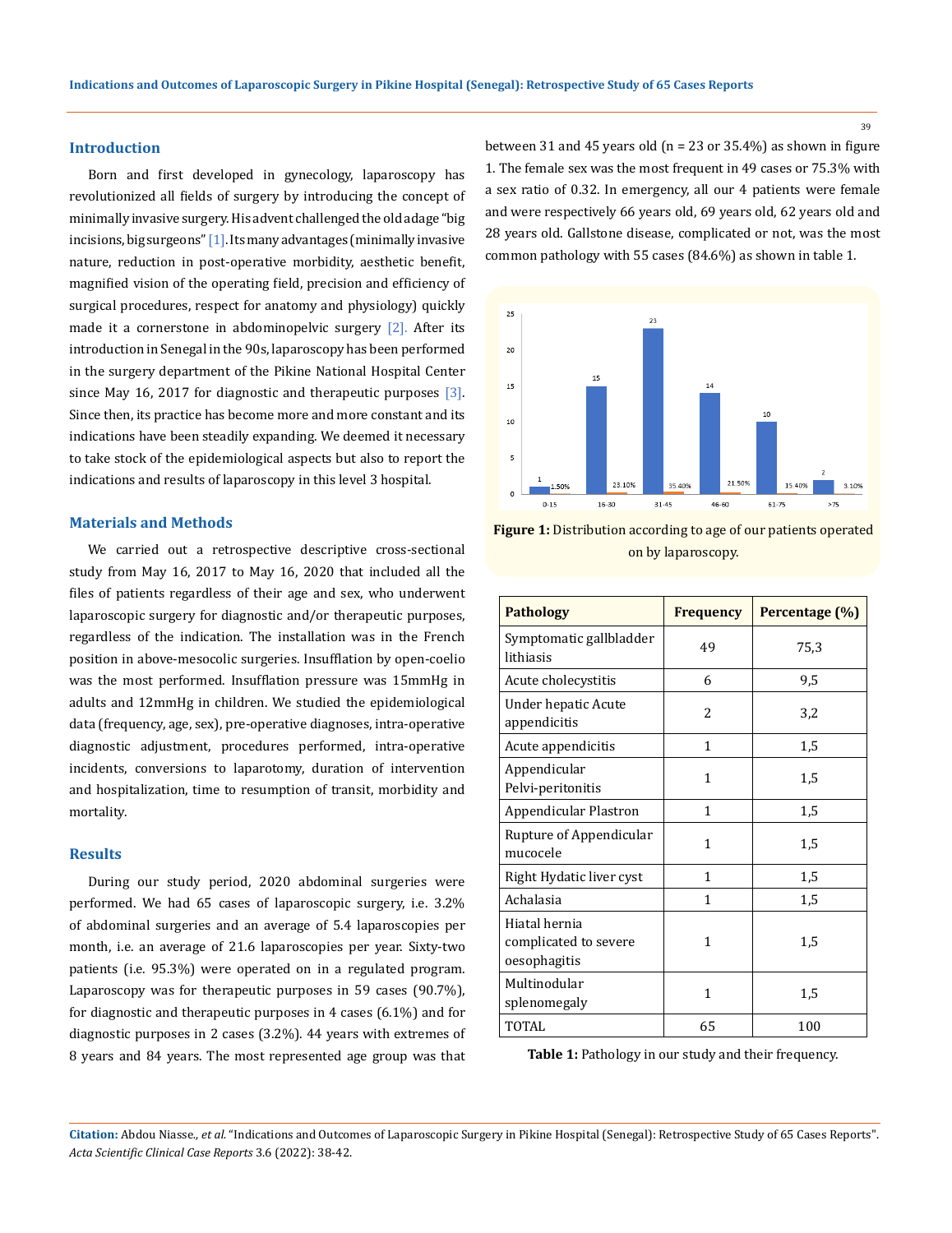The preoperative diagnosis was confirmed in 62 cases out of the 65 studied (95.3%) or 3 cases (4.7%) of diagnostic recovery (Table 2). Retrograde cholecystectomy was the most performed procedure in 55 (84.6%) followed by appendectomy in 6 cases (9.2%) as shown in table 3. Seven cases (10.7%) of intraoperative incidents were noted. They involved gallbladder breach  $(n = 3)$  and hepatic, splenic, esophageal injury and arterial clip release each in 1 case. Two cases (3.2%) of conversion to laparotomy were notified following a splenic wound during esophageal dissection for fundoplication, and the fortuitous discovery of a locally advanced tumor of the ascending colon respectively. The average duration of the operation was 69 min in the case of laparoscopy alone (with extremes of 35 min and 92 min), where as it was 150 min for converted laparoscopy.

| Pre operative diagnosis           | <b>Final Diagnosis</b>                                                                                                    |  |
|-----------------------------------|---------------------------------------------------------------------------------------------------------------------------|--|
| Appendicular pelvi-peritonitis    | Pelvi-peritonitis on salpingitis<br>with healthy appendix                                                                 |  |
| Acute lithiasis cholecystitis     | No lithiasis cholecystitis with<br>Fitz Hugh Curtis Syndrome                                                              |  |
| Ruptured appendicular<br>mucocele | Unruptured appendicular<br>mucocele + locally advanced<br>metastatic ascending colon<br>tumor + high abundance<br>ascites |  |

| <b>Gestures</b>                              | <b>Frequency</b> | Percentage |
|----------------------------------------------|------------------|------------|
| Cholecystectomy                              | 55               | 84,6%      |
| Appendicectomy                               | 6                | 9,2%       |
| Fenestration of liver cyst                   | 1                | 1,5%       |
| Heller Seromyotomy and Dor<br>Fundoplication | 1                | 1,5%       |
| Splenic Biopsy                               | 1                | 1,5%       |
| Toupet's Fundoplication                      | 1                | 1,5%       |
| <b>TOTAL</b>                                 | 65               | 100%       |

**Table 2:** Diagnoses corrected intraoperatively in our study.

**Table 3:** Gestures performed under laparoscopy in our study.

For all the laparoscopic procedures, the average duration of intervention was 73 min with extremes of 35 min and 195 min. The sequels were uncomplicated in 59 patients (90.7%). The average duration of hospitalization was 3 days, with extremes of 2 and 8 days. The average time to resumption of food was 11 hours, with

extremes of 6 hours and 144 hours (i.e. 6 days). The average transit recovery time was 1.2 days with extremes of 9 hours to 6 days. Four cases (6.1%) of postoperative complications were reported, including suppuration on the trocar orifice  $(n = 2)$ , reflex ileus  $(n = 1)$ = 1) and decompensation of diabetes in the ketoacidosis mode (n = 1). Two deaths (3.2%) were reported following decompensation of hypertensive ischemic heart disease, occurring respectively immediately postoperatively and on postoperative day 3 in 70-year-old and 35-year-old patients operated on respectively for fundoplication and appendectomy with ileocecal diversion.

#### **Discussion**

Laparoscopic surgery represented 3.2% of our surgical activities with an average of 5.4 laparoscopies per month. These rates are low compared to Western series whose frequencies vary between 6 and 22 laparoscopies per month  $[4,5]$ . This is a more regular activity and subject to fewer constraints in the West. Our numbers are however superimposable or lower than those of the African series with frequencies of 2.16% to 17.34% [6-9]. This weakness is explained on the one hand by our short period of study but by the lack of personnel trained in the manipulation of the laparoscopic column, the frequent breakage and/or the lack of maintenance of consumables, but also a lack of experience of surgeons. The average age of our patients was 44 years. This average age is generally superimposable on those reported in the African series  $[8,10,11]$ .

 This is explained by the young age of the African population. The predominance of the female sex noted in our series ( $n = 49$  or 75.3%) is widely reported in the literature [12,13]. The indications for laparoscopic surgery in gynecological conditions and lithiasis, which are more frequent conditions in women, would explain this female predominance  $[4,6,12,13]$ . In our series, retrograde cholecystectomy was the most performed procedure in 55 (84.6%). The laparascopic route is recommended in the treatment of uncomplicated cholelithiasis (grade A)  $[14]$ . The mortality rate is similar to open surgery. On the other hand, the risk of wound of the bile duct was higher in laparoscopy (0.46%-0.47% vs 0.19%- 0.20%) but tends to decrease with time and with the experience of this technic.

In our study, appendectomy followed cholecystectomy with 6 cases (9.2%). The advantages of laparascopic appendectomy are, in addition to those of any laparascopic procedure, the fact of avoiding,

**Citation:** Abdou Niasse*., et al.* "Indications and Outcomes of Laparoscopic Surgery in Pikine Hospital (Senegal): Retrospective Study of 65 Cases Reports". *Acta Scientific Clinical Case Reports* 3.6 (2022): 38-42.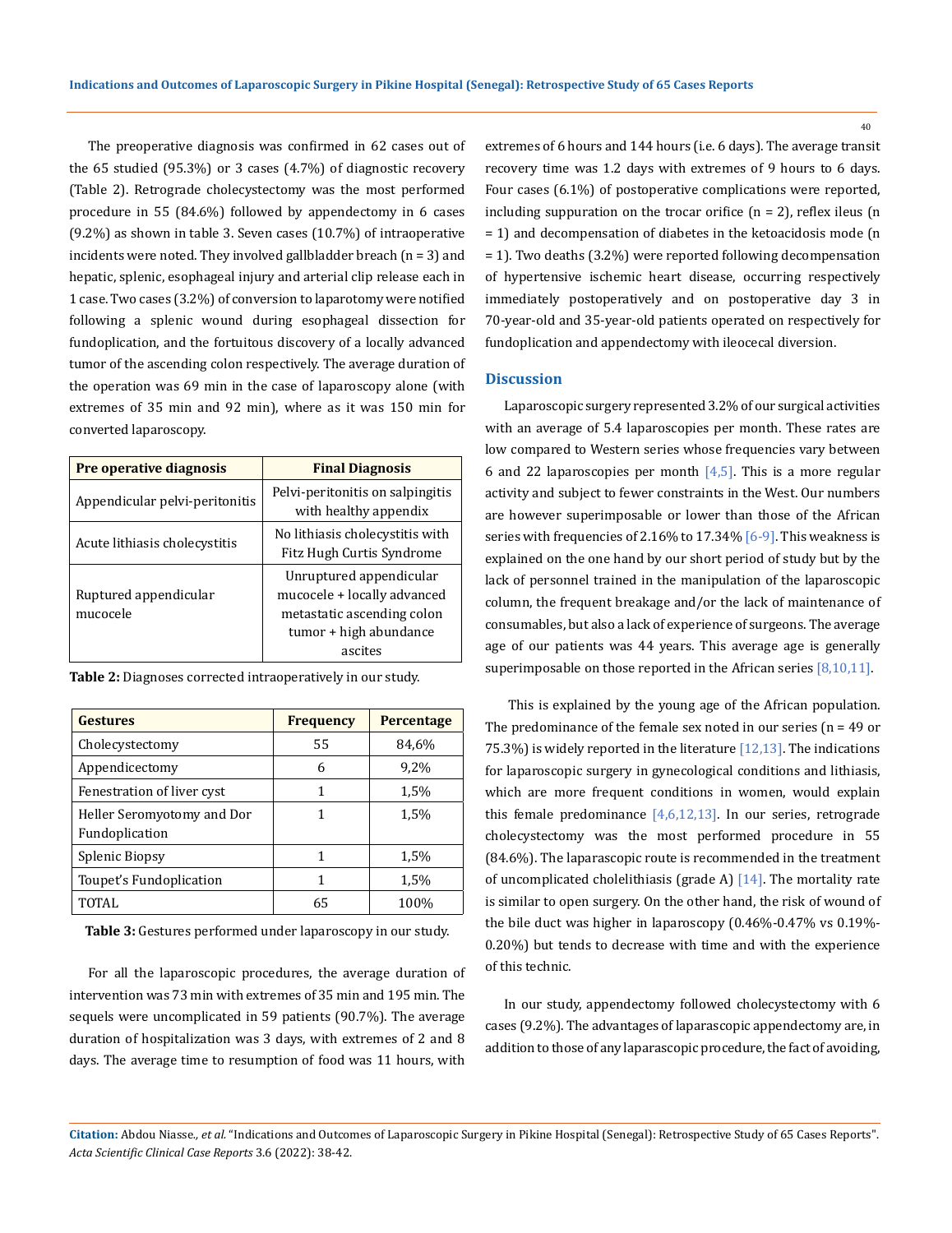by a complete abdominal exploration, in particular in young women, diagnostic errors and of reducing unnecessary appendectomies. It is therefore an indication to be promoted in our particular contexts where the means of diagnostic investigation are limited. We performed two oesogastro-duodenal surgeries by laparoscopy, namely a Heller seromyotomy and a fundoplication. Laparascopic spleno-hepatic surgery in our study was rare (respectively one case of splenic biopsy and fenestration of hepatic cyst). The indications for laparoscopy are variously discussed according to the authors as summarized in table 4. Our conversion rate was 3.2% or 2 cases, following a splenic wound during esophageal dissection for fundoplication, and the incidental discovery of a locally advanced tumor of the ascending colon respectively.

| <b>Pathology</b>                 | <b>Recommended Grade</b> |                |
|----------------------------------|--------------------------|----------------|
|                                  | <b>Non</b>               | Oui            |
| 1 Rolling hiatal hernia          |                          | $X \cap$       |
| 2 Gastroesophageal reflux        |                          | X A            |
| 3 Achalasia                      |                          | $X \subset C$  |
| 4 Epiphrenic diverticula         |                          | $X \subset C$  |
| 5 Benign tumors of the esophagus |                          | $X \subset C$  |
| 6 GIST                           |                          | XC             |
| 7 Pancreatic resection           | X                        | C              |
| 8 Splenic resection              |                          | X <sub>B</sub> |
| 9 MICI:                          |                          |                |
| 10 Ileocecal resection           |                          | X A            |
| 11 Subtotal colectomy            |                          | $X \subset C$  |
| 12 CPT-AIA                       |                          | $X \subset C$  |
| 13 Obesity                       |                          | X A            |
| 14 Cholelithiasis:               |                          |                |
| * Uncomplicated                  |                          | X A            |
| * Acute cholecystitis            |                          | X A            |
| 15 Common bile duct lithiasis    |                          | X <sub>B</sub> |
| 16 Groin hernia                  | X                        | A              |
| 17 Events                        | X                        | R              |
| 18 Rectal prolapse               |                          | X <sub>B</sub> |
| 19 Sigmoid diverticulosis        |                          | X <sub>B</sub> |
| 20 perforated UGD                |                          | X A            |
| 21 Open abdominal trauma         |                          | $X \subset C$  |
| 22 Appendicitis                  | X                        | А              |
| 23 Obstruction of hail           | X                        | C              |

**Table 4:** Recommendation of laparoscopy in Benign Digestive Pathology [14].

Which is more or less superimposable to those of most series ranging from 7.4% to 13% [15-17]. In the literature, adhesions are the main conversion factors as described by the French Society of Digestive Surgery  $[18]$ . For most authors, iatrogenic intestinal breaches during viscerolysis for band occlusion are, as a rule, causes of conversion. These are iatrogenic complications favored by the fragility of the dilated loops  $[18,19]$ . Moreover, the lack of training in laparoscopy, and the often defective equipment partly explains the high rate of conversion noted in our contexts. Thus in his study conducted in our department, Fall reports that defective laparoscopic equipment was the cause of conversion in 8 cases (11.2%) because it did not allow percoelioscopic management of the incidents [20].

 Our morbidity was 6.1% (4 cases) including suppuration on the trocar orifice  $(n = 2)$ , reflex ileus  $(n = 1)$  and decompensation of diabetes in the ketoacidosis mode ( $n = 1$ ). Previous Senegalese series report respectively a morbidity of 1.4% and 5.1% [21,22]. Other Western studies have shown a low prevalence of laparoscopic complications compared to our contexts [23]. Dominated by septic complications, they can be specific to the operation (digestive fistula, postoperative peritonitis). Sometimes they are related to laparoscopy and can be minimal, such as subcutaneous emphysema, or more serious (gas embolism, pneumothorax, etc.) [24]. In our study, the overall mortality of 3.2% is comparable to that found in the series in the literature, which vary between 0% and 4.4% [24-26]. This mortality is related, in our case, to a decompensation of tare. In the literature, laparoscopy is rarely involved outside of a particular pre-existing site. This condition, generally detected preoperatively, may contraindicate the use of laparoscopy [27].

### **Conclusion**

Technical innovation increases the feasibility of laparoscopic surgery. However, it requires a rigorous learning curve and experience to expand its indications in general surgery in developing countries.

#### **Conflicts of Interest**

The authors confirm that they have no conflict of interest

#### **Author's Contributions**

The authors confirm to have read and participated in the drafting of the document.

**Citation:** Abdou Niasse*., et al.* "Indications and Outcomes of Laparoscopic Surgery in Pikine Hospital (Senegal): Retrospective Study of 65 Cases Reports". *Acta Scientific Clinical Case Reports* 3.6 (2022): 38-42.